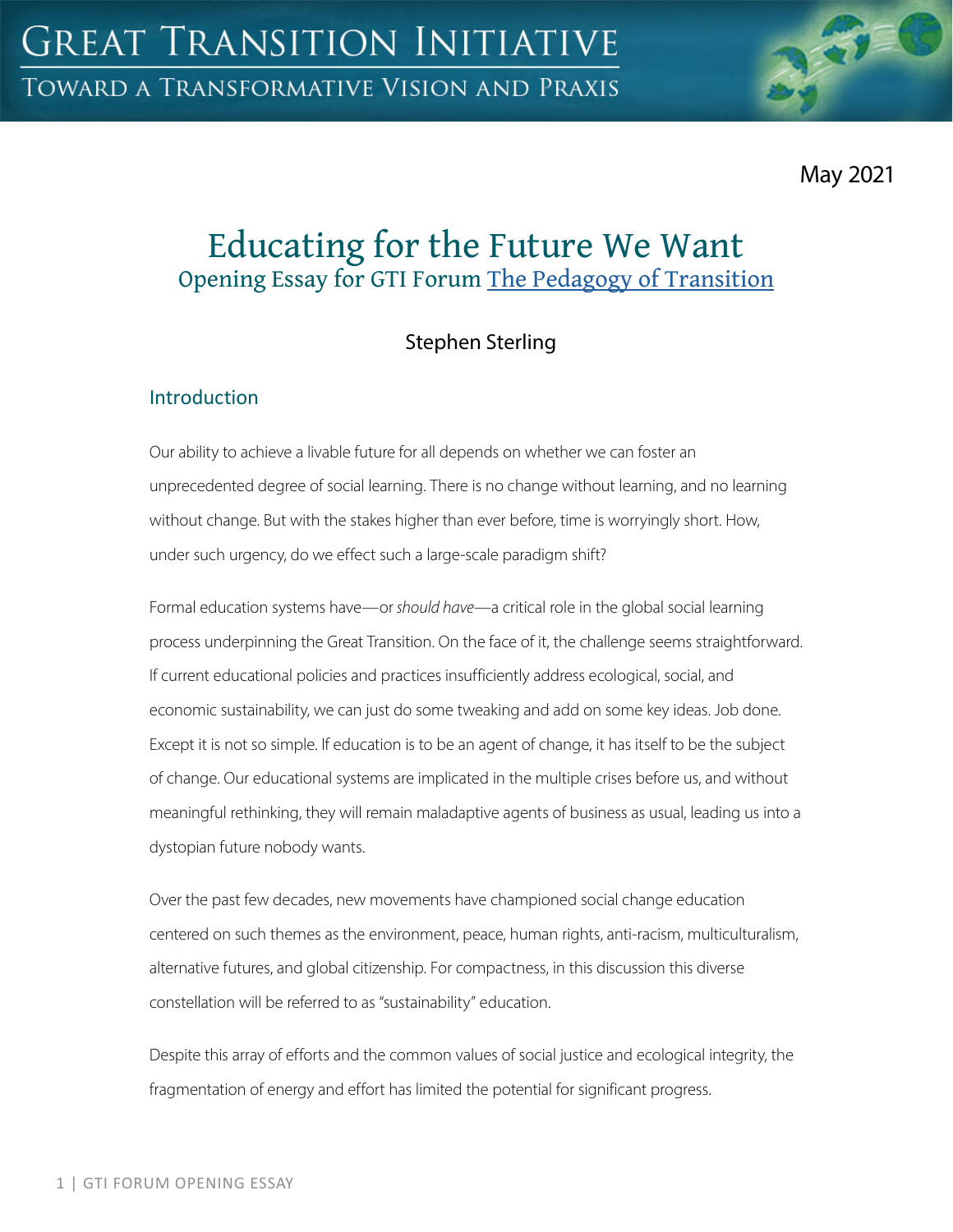The possibility of greater coherence arose three-and-a-half decades ago with the emergence of the sustainable development framework, which in turn spurred the concept of "education for sustainable development" (ESD). The United Nations Educational, Scientific and Cultural Organization (UNESCO), the lead global agency on sustainability education, has been the primary proponent of ESD, with the UN launching a "Decade of ESD" that spanned 2005 to 2014 and culminated in the report Shaping the Future We Want.<sup>1</sup> While the work of UNESCO and its partners has been impressive, several fundamental constraints have hampered the realization of the goal of "educating for the world we want."

First, there is a limited conception of the role education can even play. Sustainable development efforts have downplayed the potential for education to help to realize more equitable, ecologically healthy futures, or have viewed it in isolation from other instruments of social change. The role of education tends to be narrowly confined to such aims as basic literacy and education for all (EFA), which are necessary but not sufficient for deeper change.

Second, a limited view of where "education" takes place stresses formal educational structures at the expense of other learning contexts. As education is primarily associated in the public mind with schools and universities, forms of education critical to empowerment and social change—such as lifelong learning, non-formal education, and community education—have received less attention and support.<sup>2</sup>

Finally, mainstream education policy and practice exhibits an alarming lack of engagement with the broader challenge of securing a safe local and global future. This distant relationship between the worlds of sustainable development and education has tended to be self-perpetuating over years.<sup>3</sup>

The gap has shrunk notably since the launch of the UN Sustainable Development Goals (SDGs) in 2015. Initially, the role of education as a means of addressing the SDGs was not well recognized. However, many international agencies and networks have begun to endorse education as a change agent for the SDGs, and an increasing number of universities have begun to see the SDGs as an important focus for their work, more easily engaged with than the broader and less defined challenge represented by ESD.4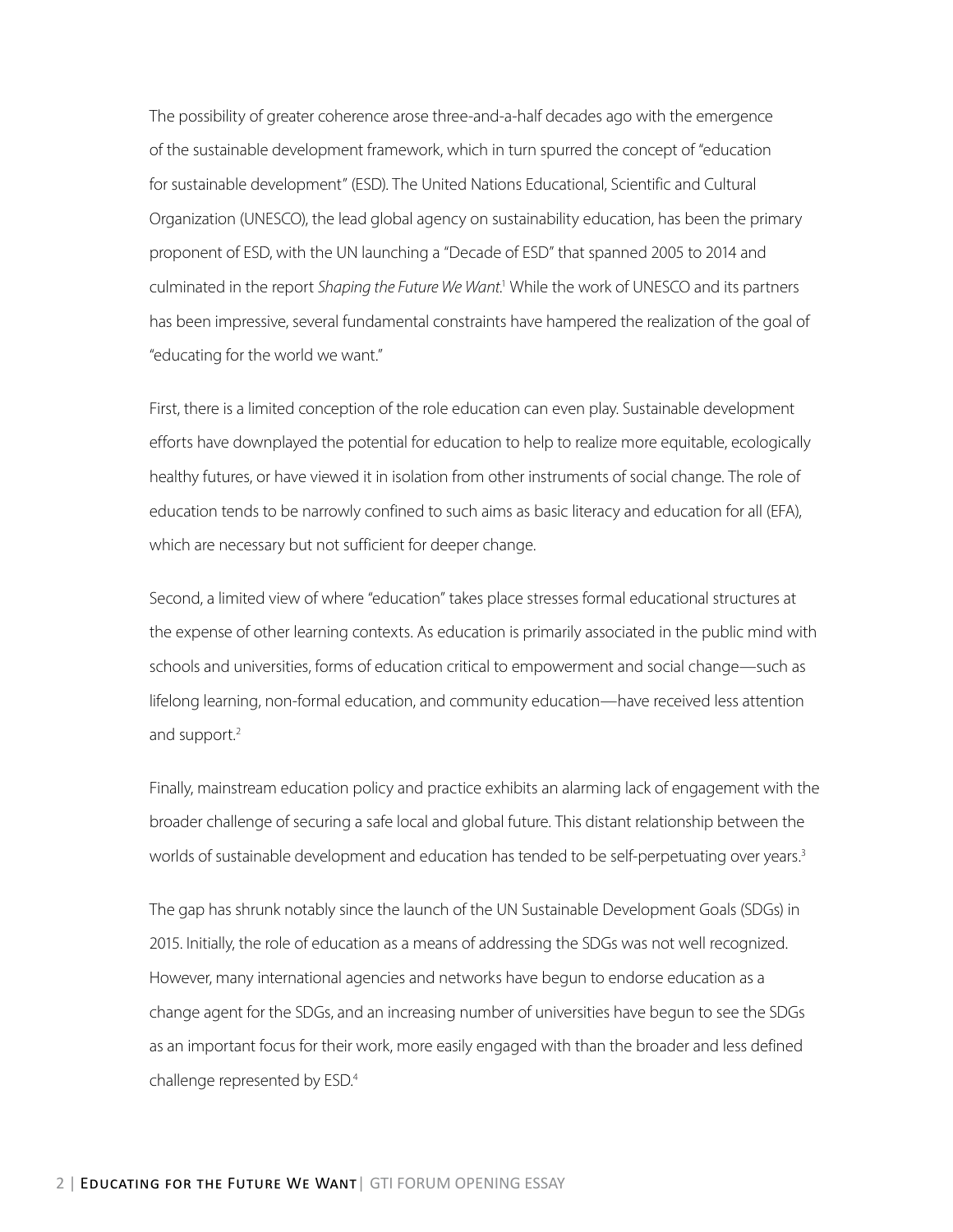Still, urgent questions remain about the proportion of institutions engaged worldwide, the extent of engagement across the spectrum of university functions, and the depth of such initiatives, namely, the degree to which this response shifts the underlying assumptions and values driving institutions. If we are to embrace the SDGs seriously, we must critically examine the structural factors that led to the multiple crises that made the SDGs necessary in the first place while also interrogating the concept of sustainable development itself.<sup>5</sup>

Broadly, education systems have taken one of four approaches to the sustainability agenda: (1) no response, (2) accommodation, (3) reform, and (4) transformation. In the first, current global precarities are absent or barely reflected in policies and practices; in the second, institutional responses center on campus greening and curriculum accommodation in "obvious" disciplines only. The latter two responses go further. A reformative response reflects intentional re-thinking at a policy level leading to shifts across much of the institution. A transformative approach nurtures a sustainability ethos as the driver of purpose, policy, and practice. This active perspective results in fundamental redesign and iterative learning. Most institutions remain in the first two categories. Yet a trend of institutional learning is becoming evident as schools and universities increasingly open themselves to a degree of reformative self-examination—driven by rising awareness of the human and planetary predicament, and, importantly, by intensifying demands by students keenly aware of threats to their life chances. The transformative approach, however, remains rare.

#### Educating for the World We Don't Want

There are without doubt examples of outstanding and innovative sustainability education practices across the world. Nonetheless, the notion that educational systems are heading (and heading us) in the wrong direction has been growing, particularly since the launch of the SDGs.

As this sense has grown more widespread, the language employed by UNESCO has become more radical, going so far as to endorse transformation. Yet the understatement in one line from UNESCO's "Roadmap: ESD for 2030," which will be officially launched at the UNESCO World Conference on ESD in May 2021, speaks volumes: "[O]fen ESD is interpreted with narrow focus on topical issues rather than with a holistic approach on learning content, pedagogy, and learning outcomes." Clearly, we have a long way to go.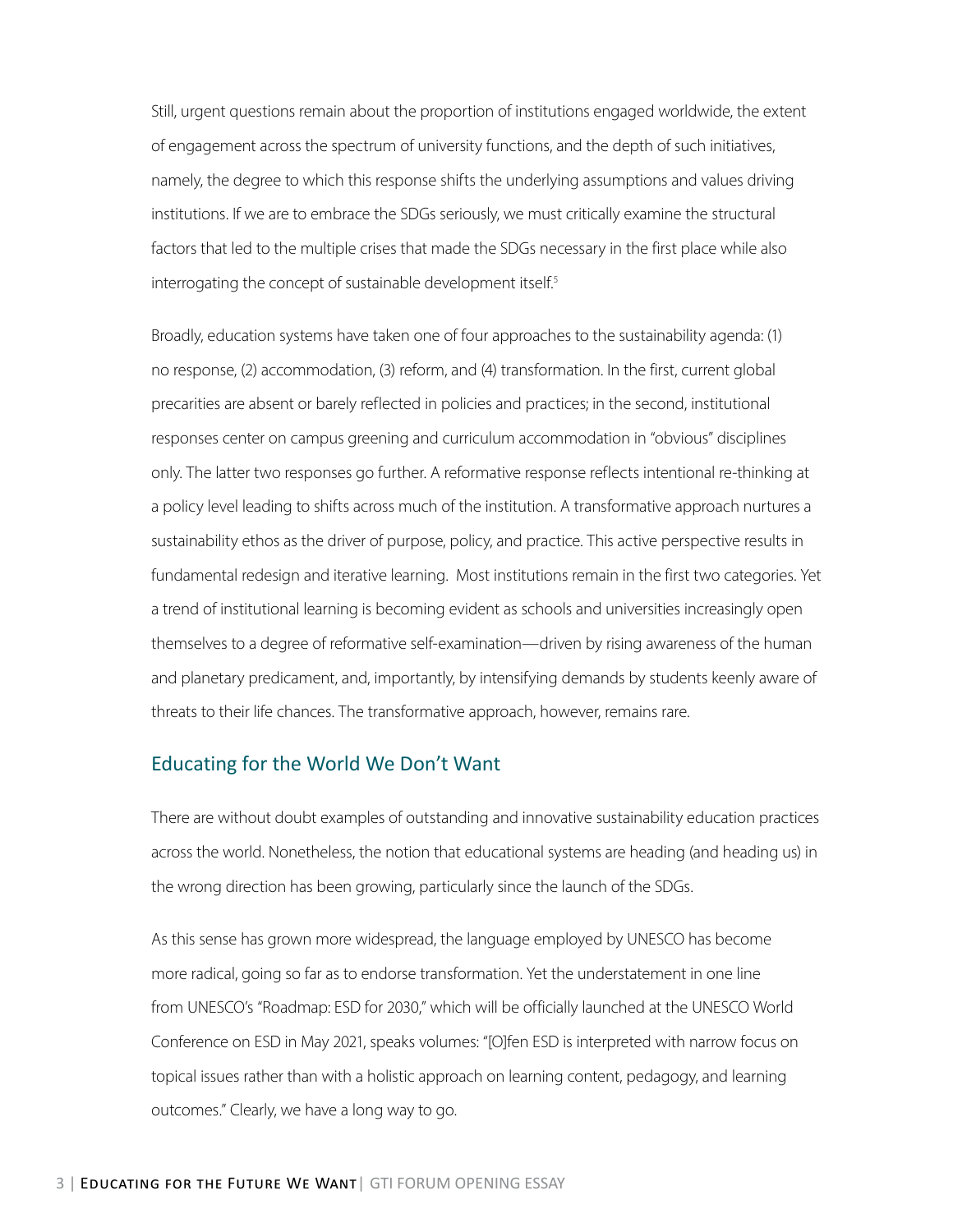Left unanswered is *why* sustainability education is not more widely recognized or *why* it is "interpreted with narrow focus," thereby remaining safely within conventional development paradigms.6 Answering these questions sufficiently—as well as explaining the *from where*, *to where*, and *why* of social transformation—requires a critical examination at the paradigmatic level, i.e., the epistemic sets of values and ideas which fundamentally influence purpose, curriculum design, pedagogy, and all other aspects of education.

Any kind of paradigmatic breakthrough also requires clear acknowledgement of the socioeconomic, political, and technological pressures on the system—very real constraints and influences that weigh heavily on mainstream educational thinking and practice, even those with "transformative" intentions. In recent decades, the dominance of neoliberal thinking in economics, politics, and wider society has usurped previous conceptions and traditions of education as a public service for the public good. A narrowly instrumental view of education, modeled to serve the perceived demands of a globalizing economy and culture, now defines and shapes learning. This turn is reflected in an increasingly market-driven educational system maintained by a proliferating "global testing culture." The system fosters competition, homogenization, and standardization in both national and international spheres. These developments rest on a conviction that education should serve a growth-oriented economy, fallaciously equated with the social good. Over time, this neoliberal wave has subtly but powerfully displaced more educationally defensible practices informed by liberal, holistic, and humanistic philosophies regarding the nature and purpose of education.

The neoliberal framework has spawned a Global Education Industry driven by private sector organizations and businesses, worth several trillion dollars and boosted significantly by the phenomenal growth of online learning as a result of COVID-19. This is exemplified by the burgeoning influence of "EdTech," a massive effort by tech philanthropists, tech giants, and edubusiness companies to shape educational policy and delivery.7 This "reimagining education for the future" appears to have little to do with human or planetary needs, and more to do with tech means becoming universal ends. While digital learning has a role to play in transformative education, the overall effect of the contemporary push, such as by EdTech, is to displace progressive models while restricting the potential for liberatory innovation.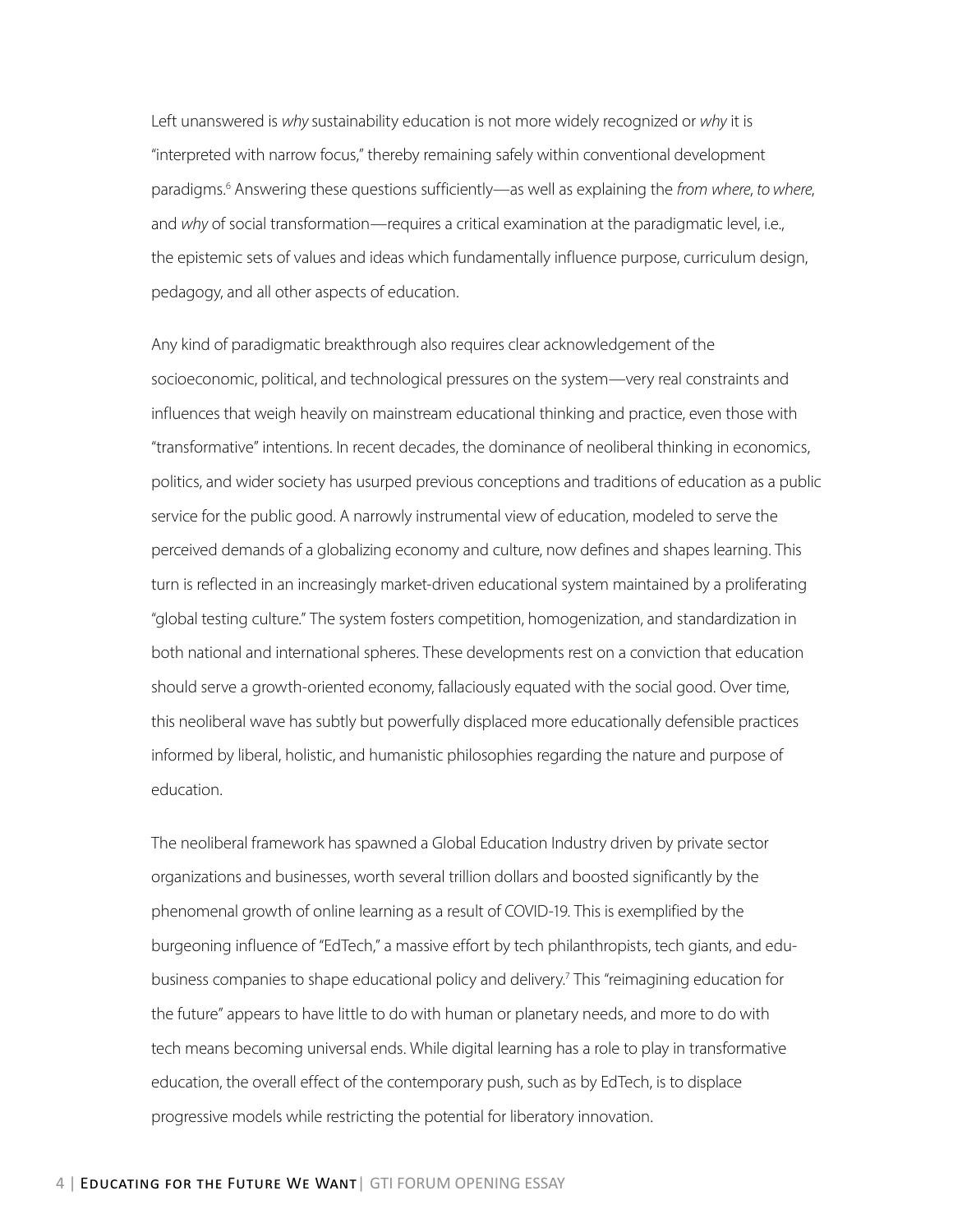Neoliberal thinking has narrowed conceptions of education's *purpose* (what we think education is for), *breadth* (what we conceive as valid educational content and curricula), and *depth* (pedagogy and the learning experience). Sustainability, by contrast, requires deep attention to interlaced paradigms, policies, purposes, and practices to understand education's historical contribution to current crises, its adequacy for the age we find ourselves in, and its potential as a remedial agency. The transformative paradigm of *sustainable education* promises a liberatory escape from the bedrocks of the prevalent education epistemology—reductionism, objectivism, materialism, and dualism—and the collective psyche that maintains them. These deep influences manifest in much of the educational landscape above the surface: unitary disciplines and separate departments; belief in value-free knowing; privileging cognitive over affective and practical knowing, as well as analysis over synthesis; prescriptive curricula and measurable learning outcomes; and learning that fails to examine and challenge basic assumptions, values, and ethics.<sup>8</sup>

The challenge calls for much more than the oft quoted objective of "integrating sustainability into education": the planetary context must now be paramount. More than ever, educators and students are questioning educational policies and practices maladapted to real-world crises and a threatened future. However, although education is purportedly about the future, many mainstream policymakers, senior managers, and academics still seem oblivious to the perils society faces.

Overcoming such stasis requires a strategy of critical reflexivity that illuminates and challenges the dominant technocentric and economistic "rationality" that pervades thinking and practice, as well as the funding and reward structures that constrain innovative collaboration and forward-looking creative thinking. We need to break down barriers through communication and networking, dispersed and transformative leadership, intergenerational initiatives, inter- and transdisciplinarity, and action research and community initiatives. This emerging path offers a relational, ecological, participative, and holistic alternative that speaks to the real needs of individuals, communities, and the planet.

#### Class Struggles

The wider political and cultural factors discussed above help explain the weak response of educational systems and institutions to calls for reorientation. Rather than leading to deep institutional learning and transformation, the mode of incorporation of sustainability issues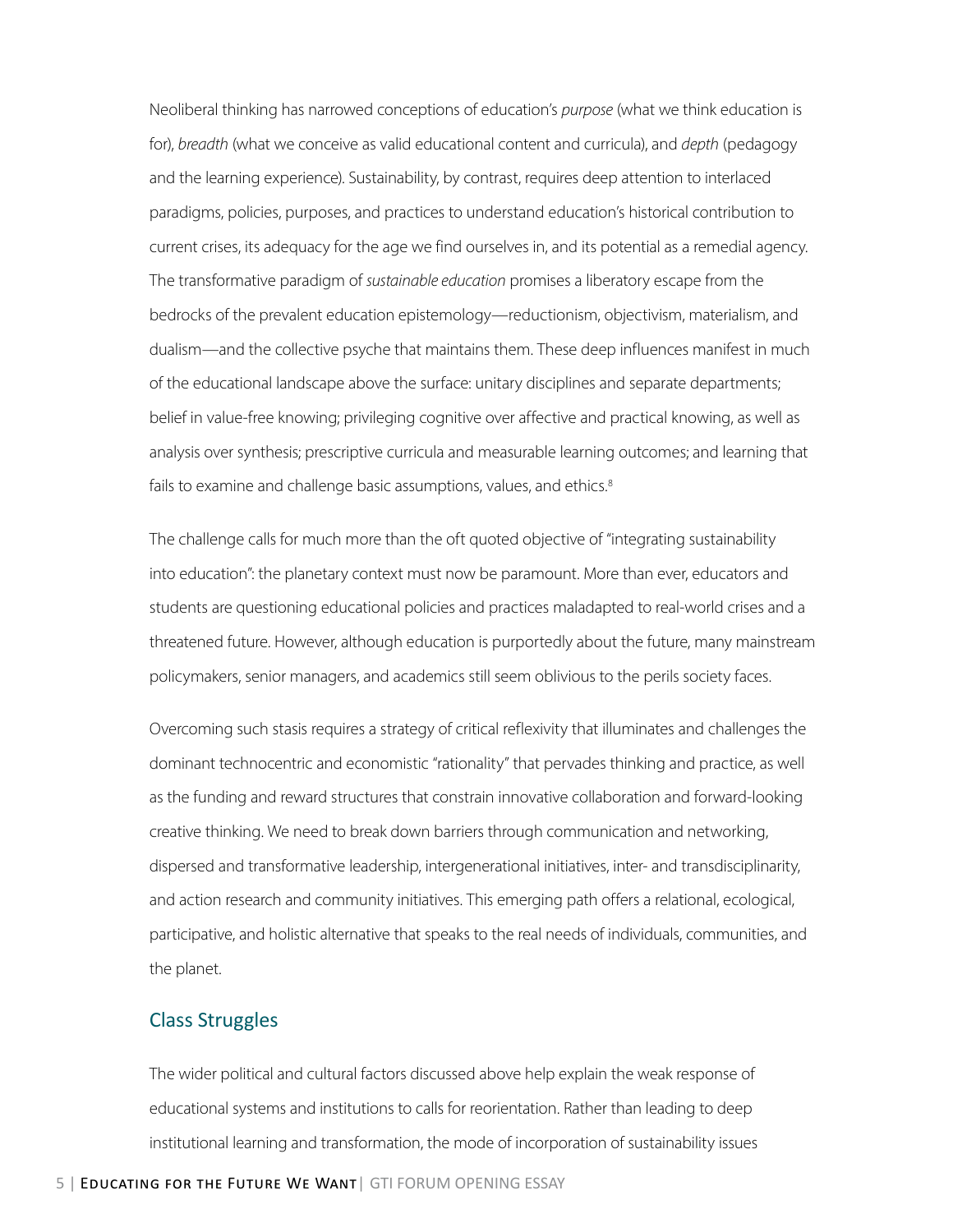has typically been *accommodation* that leaves fundamental assumptions and practices largely unquestioned and unchanged. This incremental approach has some value if seen as a first step in a longer transition, but is an impediment to fundamental progress where regarded as a sufficient action.

Recently, however, there are increasing signs of genuine rethinking that transcends accommodation, a recognition that deeper change is required. This growing awareness parallels and derives energy from similar shifts in other sectors across society as "business as usual" looks less and less tenable. New ways of seeing, thinking, and doing are burgeoning, prompted further by the disruptive effects of COVID-19. This ferment offers the exciting possibility of a shift in education from a vehicle of social reproduction and maintenance, towards a vision of continuous co-evolution of education and society in a relationship of mutual transformation: a "future-creating, innovative and open system" of education.<sup>9</sup> Such real-world engagement provides a motivating environment for quality learning and enhancing educational outcomes for students and the world they are inheriting.

In the last few years, more academics have become educational activists through their publications, research collaboration, community engagement, and campaigning.<sup>10</sup> Inter-university networks and intersectoral initiatives are on the rise. The Regional Centres of Expertise in ESD, led by universities networking with local stakeholders on sustainability awareness, education, and capacity building, now number some 180 globally.<sup>11</sup> Growing numbers of international academic networks and initiatives reflect sustainability concerns.12 Although more radical initiatives for pursuing transformative ideas head on are often sidelined, some independent institutions have managed to make an outsized impact. Notably, Schumacher College, in Devon, UK, has gained an international reputation during its thirty years of existence for fostering transformative learning experiences and seeding pioneering initiatives across the world.<sup>13</sup> The task ahead for all of these networks and institutions is to manifest and champion a more holistic, humanistic, ecological, and integrative form of education within established systems, and with colleagues who may still be uncomprehending or apprehensive.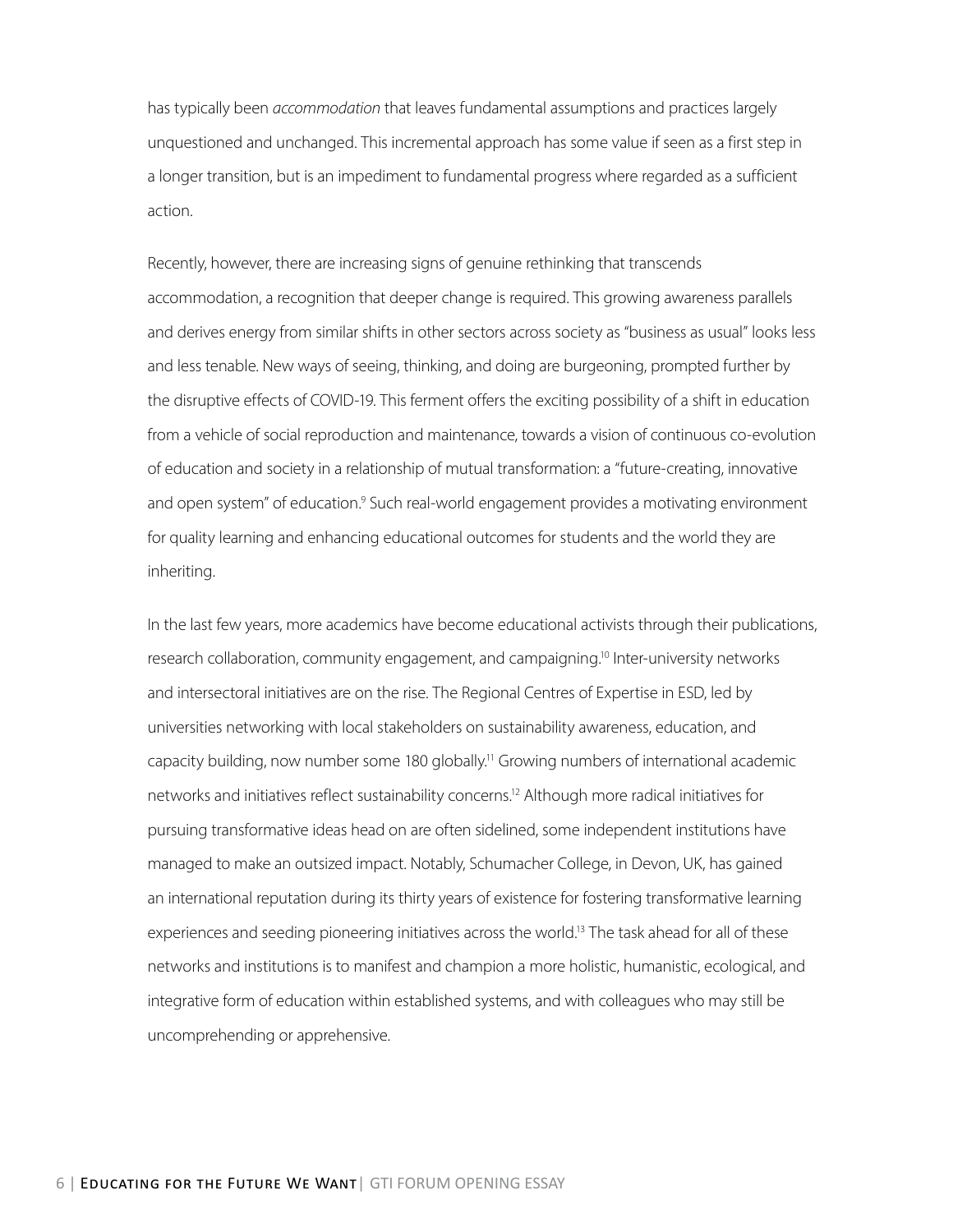#### Education for a Great Transition

While a new discourse on repurposing education is arising in some circles, a dangerous disconnect remains between Westernized formal education systems and the dynamic social learning needed in this watershed moment. The world of institutions, concerned largely with income and status in a competitive market, is on a collision course with the larger world, which faces an existential threat to human survival and the integrity of the biosphere underpinning all life. How do we rapidly recalibrate education so that it serves rather than undermines the future?

Historically, the central role of education has been to socialize the young and to ensure continuity in society, whether indigenous, pre-modern, or modern. In stable conditions, this reproduction function is sufficient. But not in volatile and uncertain times, when the future will not be a linear extension of the past and when social innovation, creativity, and experimentation is critically important. The contradiction now is that the more we try to ensure continuity by doing more of the same, the greater the prospects for a discontinuous and chaotic future become.

Some social critics think biophysical limits will inevitably usher in a post-growth world characterized by relocalization, profound hazards, and discontinuities for both human and natural systems. This very real prospect behooves educational institutions to become systemic learning organizations infused by a transformative pedagogy *within* education systems that reaches policymakers and practitioners. This transition would constrain the standardizing global testing culture while circumventing economistic educational rationales in favor of a purpose and role aligned with the immense challenge and exhilarating possibility of securing social and ecological wellbeing. Notably, the university then becomes an adaptive, innovating institution engaged in an ongoing co-evolutionary learning process with community and society. In this scenario, the conventional concerns of status, reputation, and income are subsumed within a nobler culture of critical commitment.

An ecological reimagining of education requires reclaiming authentic education by drawing from progressive, liberal, critical, emancipatory, and holistic educational antecedents. In the best traditions, universities are seen as sites and guardians of critical scholarship, creativity, empowerment, and contribution to the common good. Resurgent educational institutions can—in tandem with movements in wider society—build resilient communities, ecologies, and localized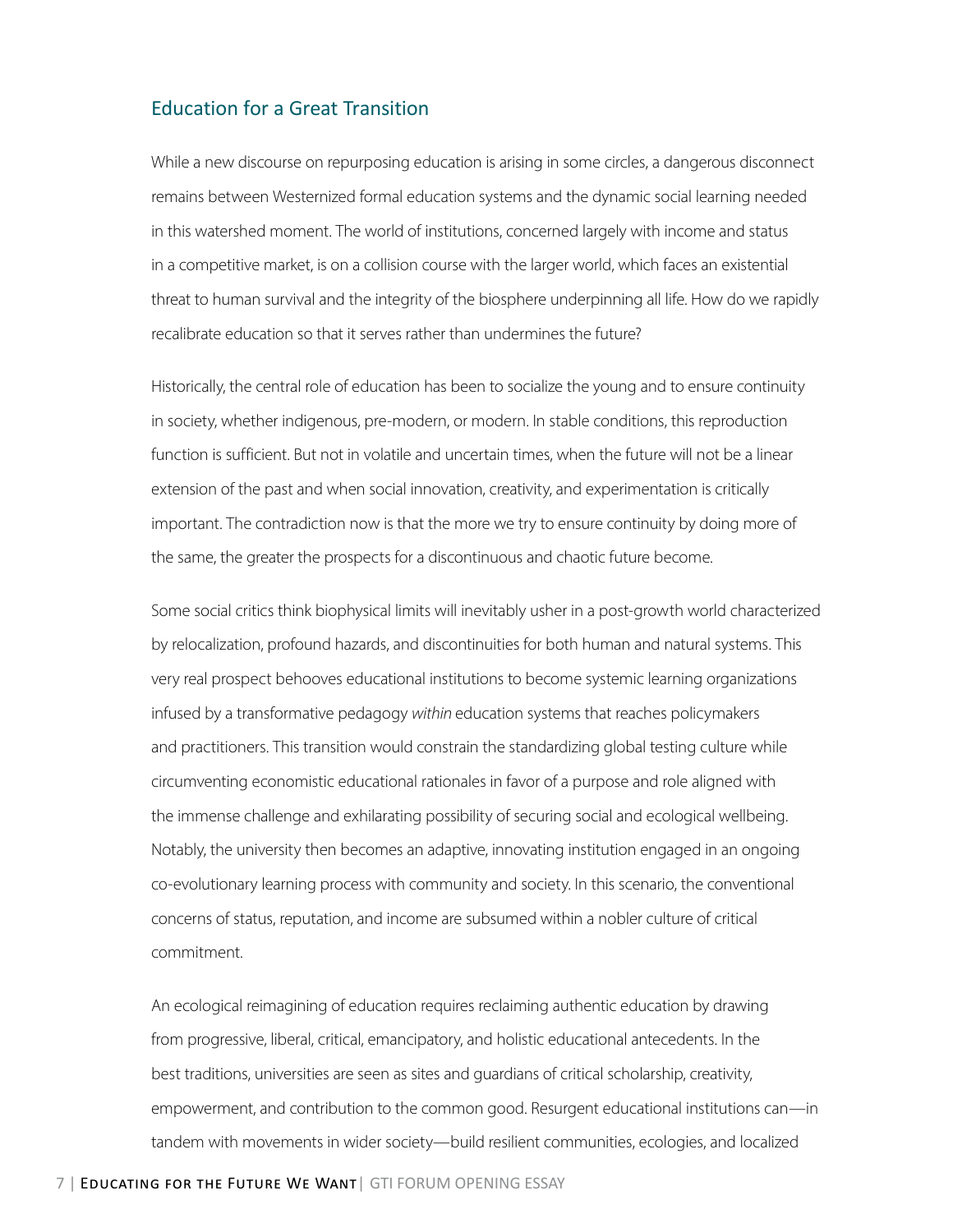economies. This kind of transition education is beginning to happen—a living learning process essential for generating the collective intelligence for survival, security, and well-being of socialecological systems.

Beyond the whole institutional strategies of a small but increasing number of universities internationally, interest is growing in "critical engagement" and "regenerative education" by committed staff and students in research and teaching. This engagement takes forms such as education for resilience, service learning in the community, experiential pedagogies, collaborative inquiry across disciplines, embrace of alternative and non-Western knowledge traditions, the development of sustainability competencies, and futures work. These pioneering shifts may not yet warrant announcing the onset of widespread transformative education, but they do open a pathway for a Great Transition in higher education as a critical component of social learning and cultural change.

We are approaching fifty years since the UN Conference on the Environment in Stockholm endorsed the key role of education, nearly thirty years since Agenda 21 proposed that education is "critical for achieving environmental and ethical awareness," and five years since the SDGs set a target date of 2030. The ambitious UNESCO "Futures of Education" initiative promises a chance to reset direction and priorities. But to date, strong cultural inertia and the counterforce of neoliberalism have slowed progress, and the time is long overdue for holding Westernized education policy and practice to account. Now, efforts to transform education are greater than ever, but so, too, are the stakes and urgency. We need to move fast and with bold aspiration, while retaining critical reflexivity, as we create a new chapter in the evolution of our ways of educating on this—as yet—still beautiful planet.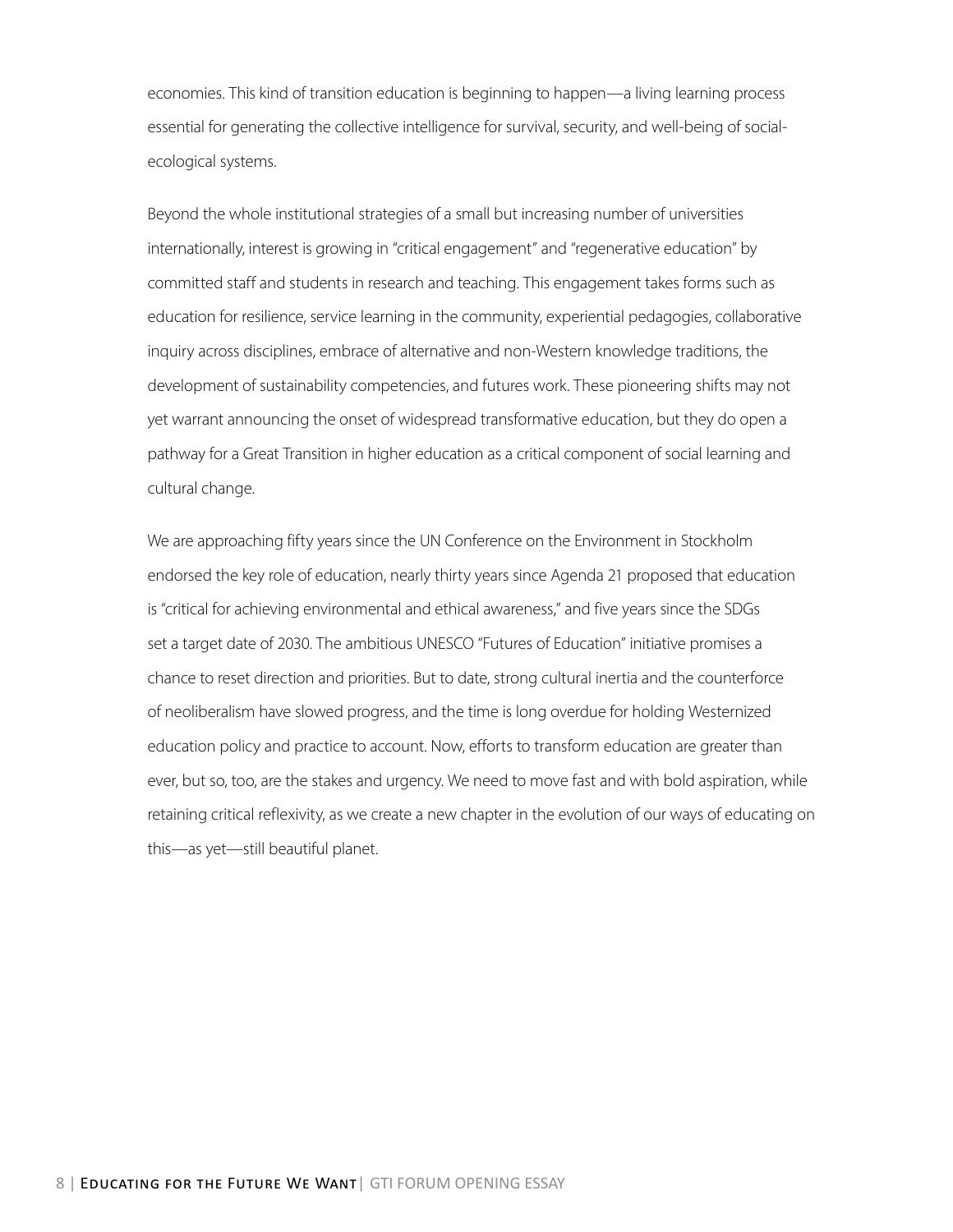### Endnotes

1. Carole Buckler and Heather Creech, *Shaping the Future We Want: UN Decade of Education for Sustainable Development* (Paris: UNESCO, 2014), [https://unesdoc.unesco.org/ark:/48223/pf0000230171.](https://unesdoc.unesco.org/ark:/48223/pf0000230171)

2. Brikena Xhomaqi, ed., *Lifelong Learning for Sustainable Societies* (Brussels: Life Long Learning Platform, 2020), [https://lllplatform.eu/news/lllp-position-paper-lifelong-learning-for-sustainable-societies/.](http://lllplatform.eu/news/lllp-position-paper-lifelong-learning-for-sustainable-societies/)

3. Stephen Sterling, "Separate Tracks, or Real Synergy?: Achieving a Closer Relationship between Education and SD Post 2015," *Journal of Education for Sustainable Development* 8, no. 2 (September 2014): 89–112.

4. Sustainable Development Solutions Network, *Accelerating Education for the SDGs in Universities: A Guide for Universities, Colleges, and Tertiary and Higher Education Institutions* (New York: SDSN, 2020), [https://resources.](https://resources.unsdsn.org/accelerating-education-for-the-sdgs-in-universities-a-guide-for-universities-colleges-and-tertiary-and-higher-education-institutions) [unsdsn.org/accelerating-education-for-the-sdgs-in-universities-a-guide-for-universities-colleges-and-tertiary](https://resources.unsdsn.org/accelerating-education-for-the-sdgs-in-universities-a-guide-for-universities-colleges-and-tertiary-and-higher-education-institutions)[and-higher-education-institutions](https://resources.unsdsn.org/accelerating-education-for-the-sdgs-in-universities-a-guide-for-universities-colleges-and-tertiary-and-higher-education-institutions).

5. Hikaru Komatsu, Jeremy Rappleye, and Iveta Silova, "Will Education Post-2015 Move Us toward Environmental Sustainability?," in *Grading Goal Four- Tensions, Threats, and Opportunities in the Sustainable Development Goal on Quality Education*, ed. Antonia Wulff (Leiden: Brill, 2020).

6. Iveta Silova, Hikaru Komatsu, and Jeremy Rappleye, "Facing the Climate Change Catastrophe: Education as Solution or Cause?," NORRAG, October 12, 2018, [https://www.norrag.org/facing-the-climate-change](https://www.norrag.org/facing-the-climate-change-catastrophe-education-as-solution-or-cause-by-iveta-silova-hikaru-komatsu-and-jeremy-rappleye/)[catastrophe-education-as-solution-or-cause-by-iveta-silova-hikaru-komatsu-and-jeremy-rappleye/.](https://www.norrag.org/facing-the-climate-change-catastrophe-education-as-solution-or-cause-by-iveta-silova-hikaru-komatsu-and-jeremy-rappleye/)

7. Ben Williamson and Anna Hogan, *Commercialisation and Privatisation in/of Education in the Context of Covid-19* (Brussels: Education International Research, 2020), [https://issuu.com/educationinternational/](https://issuu.com/educationinternational/docs/2020_eiresearch_gr_commercialisation_privatisation) [docs/2020\\_eiresearch\\_gr\\_commercialisation\\_privatisation](https://issuu.com/educationinternational/docs/2020_eiresearch_gr_commercialisation_privatisation).

8. Stephen Sterling, *Sustainable Education: Re-visioning Learning and Change* (Cambridge, UK: Green Books, 2001); Stephen Sterling, "Sustainable Education," in *Science, Society and Sustainability: Education and Empowerment for an Uncertain World*, eds. Donna Gray, Laura Colucci-Gray, and Elena Camino (New York: Routledge, 2009).

9. Béla H. Bánáthy, *Systems Design of Education* (Englewood Cliffs, NJ: Educational Technology Publications, 199l), 129.

10. The international call to education to take action on climate found at [https://educators-for-climate-action.](https://educators-for-climate-action.org/) [org/](https://educators-for-climate-action.org/) has attracted nearly 2000 signatures. The Transition Lab [\(https://www.transitionlab.earth/](https://www.transitionlab.earth/)) launched an open letter to university senior managers in 2019 which quickly attracted over 1000 signatures.

11. You can find more about UNU Regional Centres of Expertise on Education for Sustainable Development (RCEs) at <https://www.rcenetwork.org/portal/>.

12. These networks include Global Alliance of Tertiary Education and Student Sustainability Networks, IAU's Higher Education and Research for SD Cluster; the Higher Education Sustainability Initiative; University Alliance for Sustainability; The Green Office movement; and Learning Planet (a global alliance of educators and institutions). More radical initiatives which address the Great Transition explicitly include Campus de la Transition and Gaia University.

13. Stephen Sterling, John Dawson, and Paul Warwick, "Transforming Sustainability Education at the Creative Edge of the Mainstream: A Case Study of Schumacher College," *Journal of Transformative Education* 16, no. 4 (July 2018): 323–343.